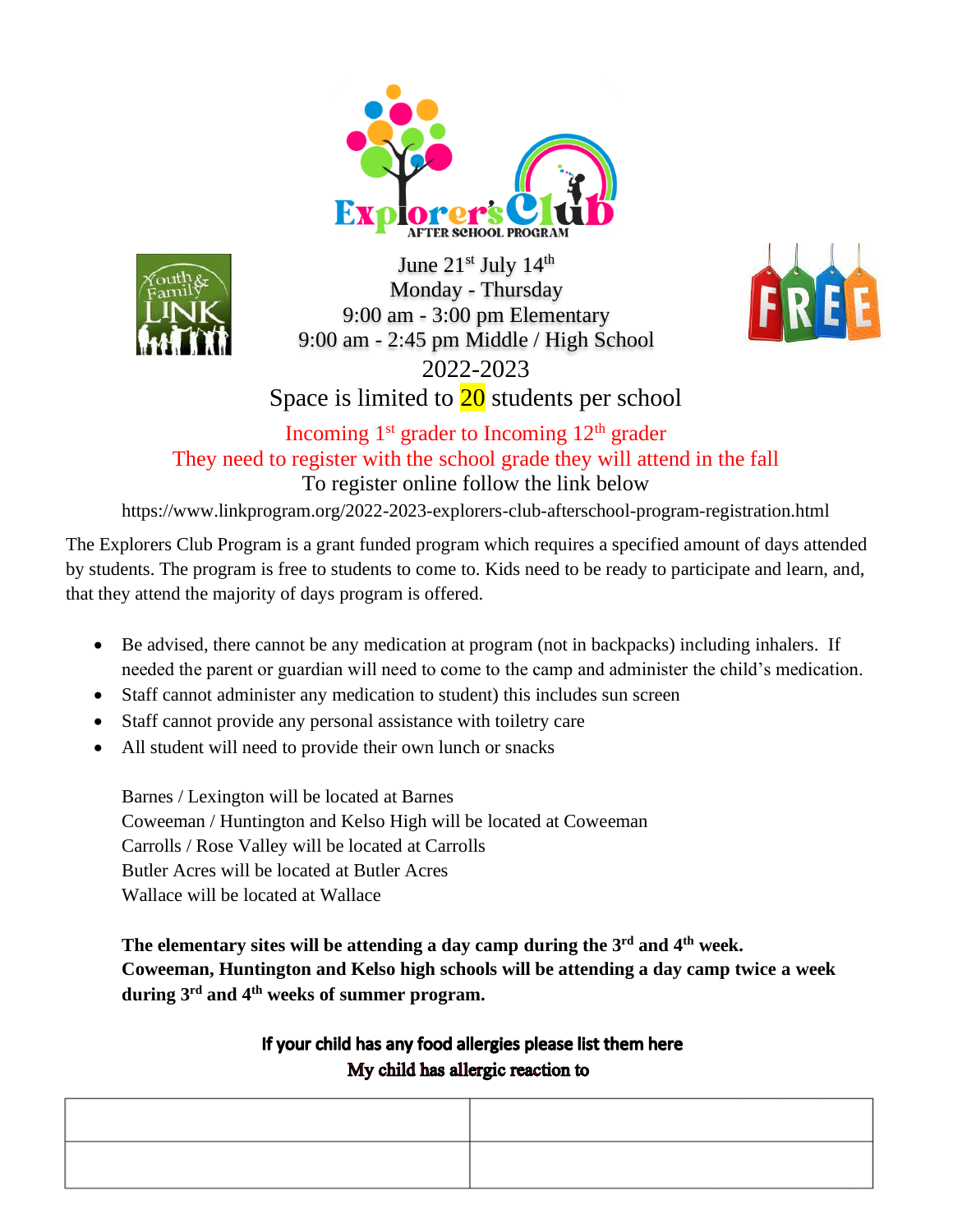| SSID#:<br>For office use only                                                                                                                                                                                                                                                                                                          |                                                                                                     | <b>Received Date:</b> | Time: |  |  |
|----------------------------------------------------------------------------------------------------------------------------------------------------------------------------------------------------------------------------------------------------------------------------------------------------------------------------------------|-----------------------------------------------------------------------------------------------------|-----------------------|-------|--|--|
| 2022-2023 Explorers Club Application (Complete all portions of this form, using black ink)                                                                                                                                                                                                                                             |                                                                                                     |                       |       |  |  |
| Student has previously attended 21 <sup>st</sup> Century Explorer Club: Yes No                                                                                                                                                                                                                                                         |                                                                                                     |                       |       |  |  |
|                                                                                                                                                                                                                                                                                                                                        |                                                                                                     |                       |       |  |  |
| Grade: Cender DOB: Race/Ethnicity Teacher                                                                                                                                                                                                                                                                                              |                                                                                                     |                       |       |  |  |
|                                                                                                                                                                                                                                                                                                                                        |                                                                                                     |                       |       |  |  |
|                                                                                                                                                                                                                                                                                                                                        | Parent/Guardian Name: __________________________________relationship to student ___________________ |                       |       |  |  |
| Home Phone: ___________________________Work: ____________________________Cell: _____________________<br>Email: The contract of the contract of the contract of the contract of the contract of the contract of the contract of the contract of the contract of the contract of the contract of the contract of the contract of the con |                                                                                                     |                       |       |  |  |
| My Student receives free or reduced lunch during the school year Yes_______ No_______<br>My student is in the ESL program Yes______ No______<br><b>Emergency Contact Information:</b> (Who to contact if parent/guardian cannot be reached)                                                                                            |                                                                                                     |                       |       |  |  |
|                                                                                                                                                                                                                                                                                                                                        |                                                                                                     |                       |       |  |  |
|                                                                                                                                                                                                                                                                                                                                        |                                                                                                     |                       |       |  |  |
|                                                                                                                                                                                                                                                                                                                                        |                                                                                                     |                       |       |  |  |
|                                                                                                                                                                                                                                                                                                                                        |                                                                                                     |                       |       |  |  |
|                                                                                                                                                                                                                                                                                                                                        |                                                                                                     |                       |       |  |  |
| Transportation:<br>I will be picking up my child from program, or someone from the approved list below:                                                                                                                                                                                                                                |                                                                                                     |                       |       |  |  |

- *Please list all people (not on above list) who may pick up your child from program*
- *(IDENTIFICATION REQUIRED): Please carry your ID every day in case of a sub staff.*
- *Person picking up the child must be 18 years old or older.*

Name: \_\_\_\_\_\_\_\_\_\_\_\_\_\_\_\_\_\_\_\_\_Phones: \_\_\_\_\_\_\_\_\_\_\_\_\_Relationship to child: \_\_\_\_\_\_\_\_\_\_\_\_\_ Name: Phones: Phones: Relationship to child: Name: \_\_\_\_\_\_\_\_\_\_\_\_\_\_\_\_\_\_\_\_\_ Phones: \_\_\_\_\_\_\_\_\_\_\_\_\_Relationship to child: \_\_\_\_\_\_\_\_\_\_\_\_\_

*\*Please note that if no one has come to pick up your child immediately after program ends we will call the names listed above to pick up your child, unless prior arrangements have been made. If no one is available within 1 hour of program ending, we will need to call authorities.*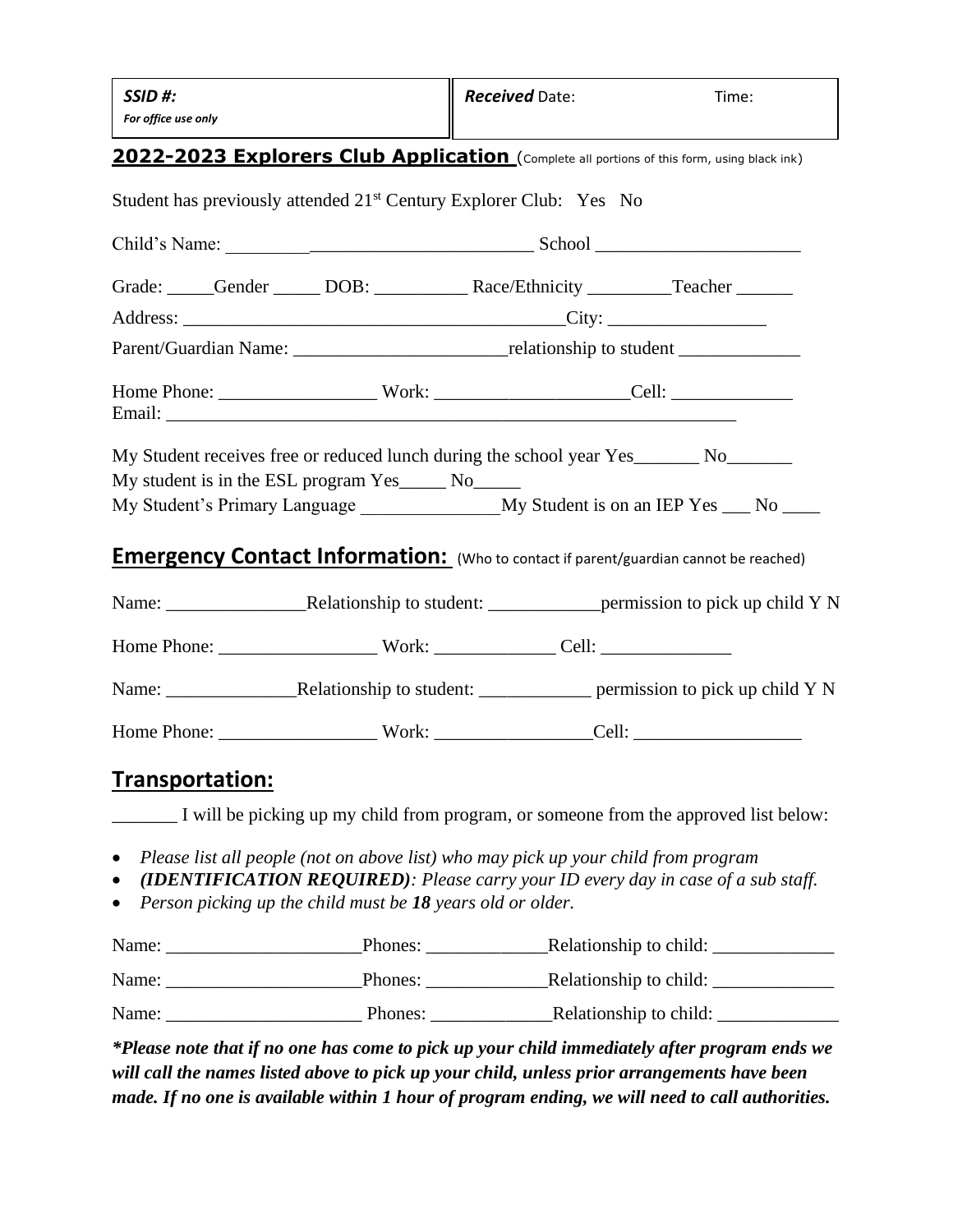# **Medical Information**

**(Please complete this information. In the event of missing information, you will be contact.)** 

- *Be advised, there cannot be any medication at program (not in backpacks) including inhalers,*
- *Staff cannot administer any medication to student)*
- *Staff cannot provide any personal assistance with toiletry* care.

| My child has allergies or a medical condition: $\Box$ Yes No If yes, please list: |  |  |  |
|-----------------------------------------------------------------------------------|--|--|--|
|                                                                                   |  |  |  |
|                                                                                   |  |  |  |
|                                                                                   |  |  |  |
| Any protocol for current medical conditions:                                      |  |  |  |
|                                                                                   |  |  |  |
|                                                                                   |  |  |  |

#### **Photo and Video Release:**

Our program wants to share photos and videos of your child participating in activities at program. We ask your permission to use photos and videos taken of your child for Youth and Family Link promotional and educational purposes. *Examples of how these photos and videos could be used are for published reports and presentations to other out of school time care providers, as well as educators, donors, public officials, Facebook, school districts, and newspapers.*

\_\_\_\_\_\_\_\_\_\_\_\_\_\_\_\_\_\_\_\_\_\_\_\_\_\_\_\_\_\_\_\_\_\_\_\_\_\_\_\_\_\_\_\_\_\_\_\_\_\_\_\_\_\_\_\_\_\_\_\_\_\_\_\_\_\_\_\_\_\_\_\_\_\_\_\_\_\_

**Yes, Youth and family link may use pictures and video footage of my child for its promotional educational purposes. I understand that these pictures and videos footage will become the property of Youth and Family Link.**

**\_\_\_\_\_\_\_\_\_\_\_\_\_\_\_\_\_\_\_\_\_\_\_\_\_\_\_\_\_\_\_\_\_\_\_\_\_\_\_\_\_\_\_\_\_\_\_\_\_\_\_\_\_\_\_\_\_\_\_\_\_\_\_\_\_\_\_\_\_\_\_\_\_\_\_\_\_\_**

would you like to be notified before a photo is used?  *Parent/guardian Signature (circle one) YES or NO*

What do you hope your child will get out of Explorers Club? \_\_\_\_\_\_\_\_\_\_\_\_\_\_\_\_\_\_\_\_\_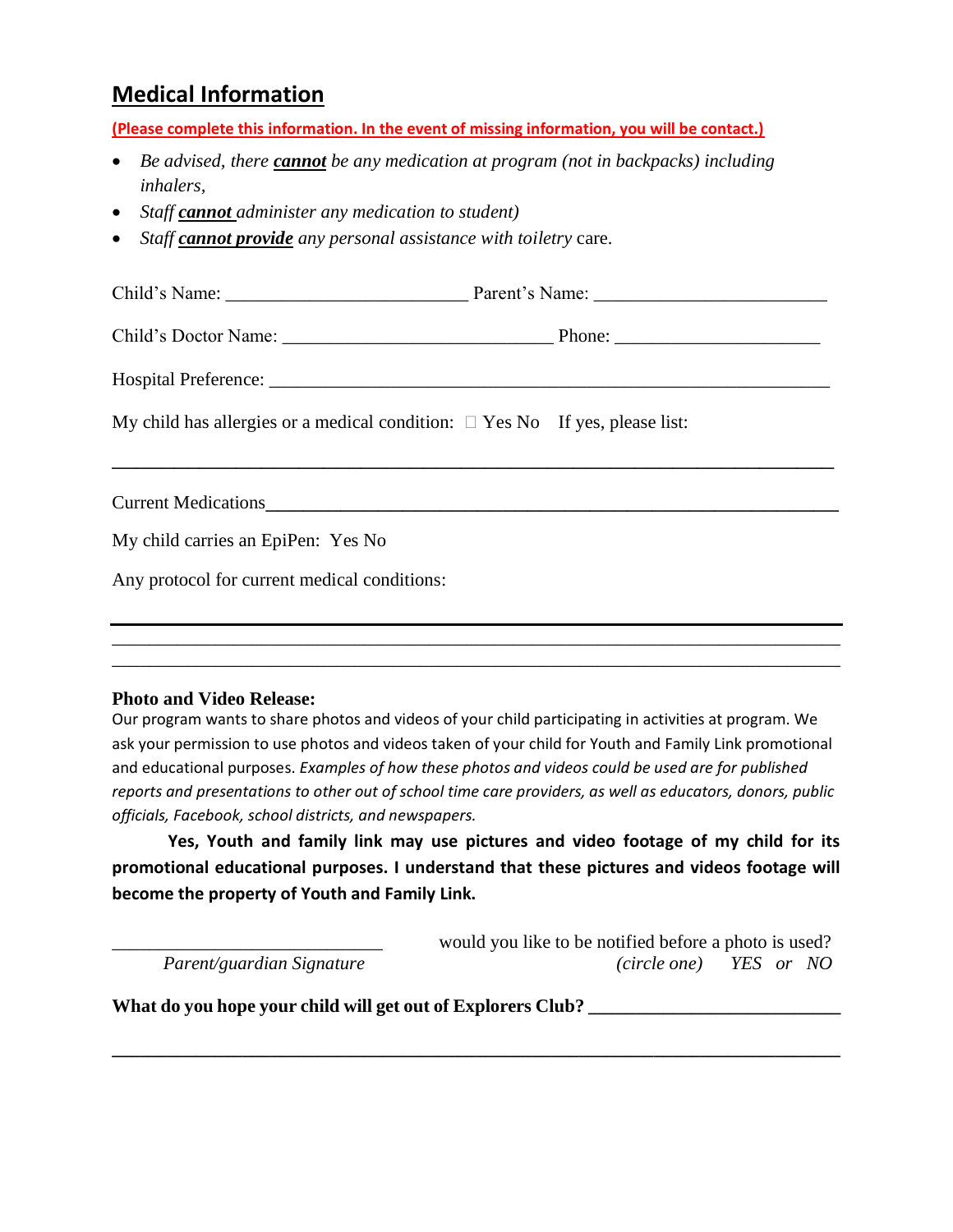#### **Parent Agreement:** (please initial each statement)

- 1) Daily attendance is essential to fulfill grant requirements. I will keep the staff updated should my child need to miss a day. Init \_\_\_\_\_\_\_\_\_\_
- 2) I understand that my child will need picked up from the program at 3:00 pm for elementary schools and 2:45pm for middle school / high school. No earlier than time indicated on camp and field trip days, unless discussed with staff prior to pick up Init
- 3) I understand that the Explorer program is voluntary. Youth and Family Link staff will supervise students. Students are expected to abide by school and program rules. If a student is unable to follow rules, he/she may be asked to leave. Youth and Family Link will strive to communicate with the school and home for the best interest of the child. Init
- 4) I give consent for Youth & Family Link to exchange attendance, grades, disciplinary information, and student ID numbers, free and reduced lunch information, with Kelso School district for the purpose of outcome measures, future funding and program planning. Init \_\_\_\_\_\_\_\_\_\_
- 5) Youth & Family Link staff is not responsible for my child until he/she arrives to the program "check in" area. Init
- 6) I give consent for Youth & Family Link or Kelso School District staff to use their own judgment in securing medical aid and ambulance service in case the parents cannot be reached. A staff member may apply First Aid treatment until doctor or medical service can be contacted. Init
- 7) Youth & Family Link does not provide medical or accident insurance for students and is not responsible for personal items lost or stolen. Init \_\_\_\_\_\_\_\_\_\_
- 8) I will notify Youth and Family Link staff if any information stated on this form has changed. Init
- \_\_\_\_\_\_\_\_ 9) **I understand that it is the parent/guardian's responsibility to arrange transportation.** Init
- \_\_\_\_\_\_\_\_\_\_ 10) I understand that due to Grant requirements and staff training days, there are some days in which program will not be held. Staff will give notice as to what those days will be. (see front page) Init \_\_\_\_\_\_\_\_

### **PARTICIPATION RELEASE**

- 1. I assume all risks for my student participation in all activities of the afterschool program, including any risk associated with any special medical needs or conditions of my child.
- 2. I authorize Youth and Family Link staff members who will participate in this program to obtain on behalf of my child, at my expense, any first aid or emergency medical services which may be considered necessary or advisable at any time during the activity/field trip. I understand that efforts will be made to contact me in the event of any accident or injury to my child, but in the event that I cannot be reached, I hereby authorize the Link staff to consent to whatever medical or surgical treatment may be considered necessary or advisable by a physician or nurse treating such injuries
- 3. My child, myself and other guardians further hereby agree to release of liability for private property owners, Youth and Family Link and any individual, field trips , camps, officer, employee, trustee, agent, other places of attendance or representative against any and all claims, actions, demands, liabilities, and damages with respect to any injury to my child or any other person, regardless of severity, and/or loss of or damage to property of any type relating to or arising out of any activities or occurrences, except to the extent that such injury to person and/or loss of or damage to property results from a grossly negligent, intentional, or malicious action, failure to act or omission by Youth and Family Link, or any individual officer, employee, trustee, agent or representative.
- 4. My child and I further hereby agree to indemnify Youth and Family Link, and its officers, employees, trustees, agents, and representatives against any and all claims, liabilities, damages and expenses, including reasonable attorney's fees, with respect to any injury to person, regardless of severity, and/or loss of or damage to property of any type relating to or arising out of any activities or occurrences on any Link activity or trip and caused, either directly or indirectly by my child or myself.